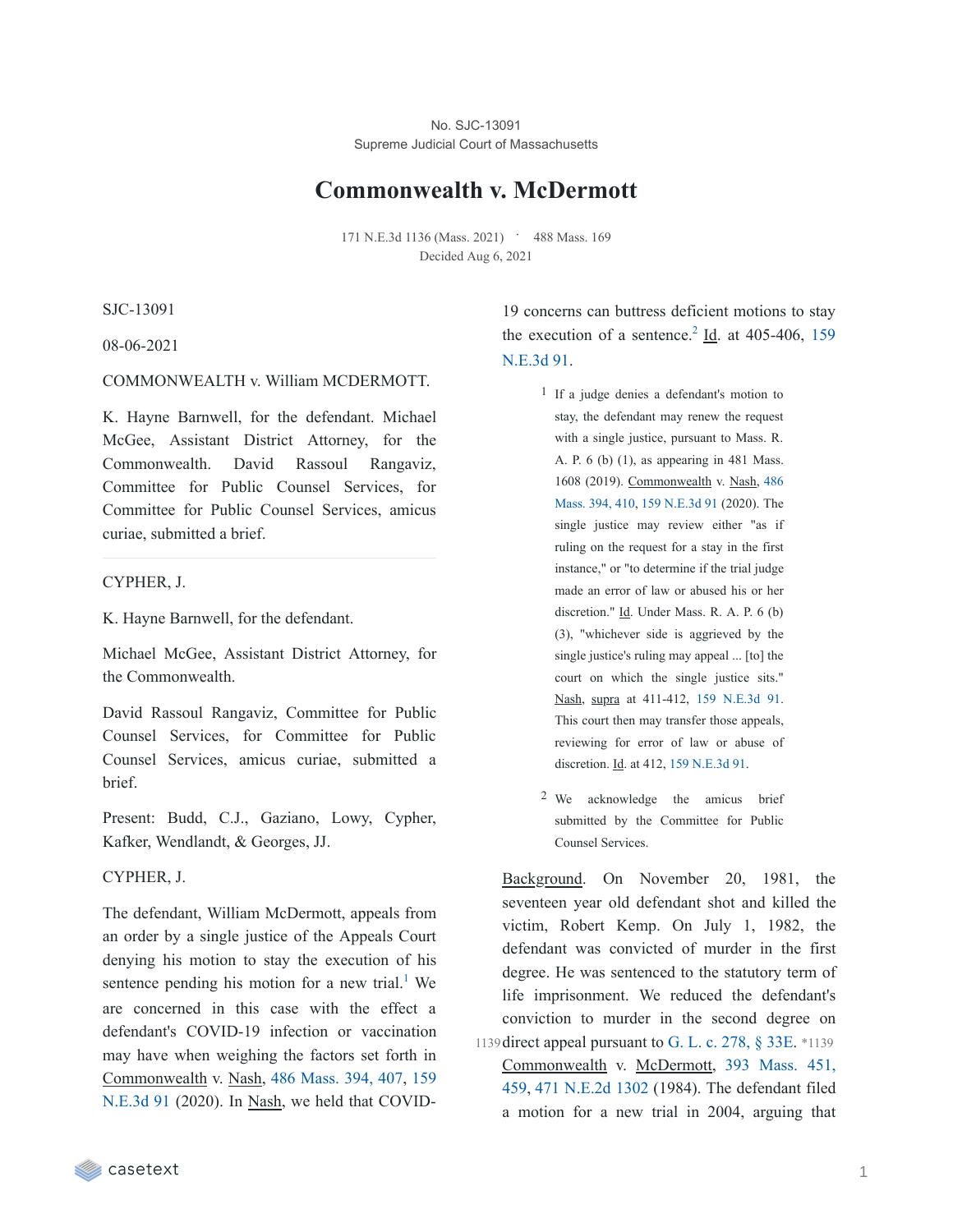several of the jury instructions were erroneous. A Superior Court judge denied the motion, and the Appeals Court affirmed the denial of the motion. See [Commonwealth](https://casetext.com/case/commonwealth-v-mcdermott-2) v. McDermott, 65 Mass. App. Ct. 1112, 840 [N.E.2d](https://casetext.com/case/commonwealth-v-mcdermott-2) 562 (2006).

The defendant filed a second motion for a new trial on October 26, 2020, as well as a motion to stay the execution of his sentence, seeking release due to COVID-19 concerns. A Superior Court judge denied the motion to stay on January 13, 2021, holding that the defendant did not satisfy any of the Nash factors because the defendant (1) had no reasonable probability of success on appeal, (2) was a potential flight risk, and (3) already had contracted COVID-19 and therefore was no longer at risk.

The defendant then filed a motion to stay with a single justice in the Appeals Court, as allowed by Mass. R. A. P.  $6$  (b) (1), as appearing in 481 Mass. 1608 (2019). The single justice disagreed with the Superior Court judge on the first Nash factor, concluding that the defendant had a reasonable probability of success on appeal. However, the single justice agreed that the defendant was a flight risk and that COVID-19 concerns did not support a different result where the defendant already had contracted COVID-19 and been vaccinated against it.

The defendant appealed from the denial of his motion to stay execution of his sentence pending his motion for a new trial, and we granted his application for direct appellate review. The defendant argues that he meets all three Nash factors. He further argues that even if it is determined that one of the first two factors is deficient, a stay must still be granted under the third factor because the general COVID-19 risk remains high for incarcerated people and because the defendant's age and medical conditions put him at a high specific risk.

Discussion. The single justice of the Appeals Court recognized that the defendant could not bring a motion under rule 6 because he had no

pending appeal. Rule 31 (a) of the [Massachusetts](https://casetext.com/rule/massachusetts-court-rules/massachusetts-rules-of-criminal-procedure/rule-31-stay-of-execution-relief-pending-review-automatic-expiration-of-stay) Rules of Criminal Procedure, as appearing in 454 Mass. 1501 (2009), "does not authorize a judge to stay execution of a penal sentence when an appeal is not pending." [Commonwealth](https://casetext.com/case/commonwealth-v-charles-25#p74) v. Charles, 466 Mass. 63, 74, 992 [N.E.2d](https://casetext.com/case/commonwealth-v-charles-25) 999 (2013), quoting [Commonwealth](https://casetext.com/case/commonwealth-v-mclaughlin-3#p518) v. McLaughlin, 431 Mass. 506, 518, 729 [N.E.2d](https://casetext.com/case/commonwealth-v-mclaughlin-3) 252 (2000). Nonetheless, a judge has inherent power to stay a sentence pending a motion for a new trial in "exceptional circumstances." Charles, supra. "The very concept of inherent power 'carries with it the implication that its use is for occasions not provided for by established methods.' " Commonwealth v. Boe, 456 [Mass.](https://casetext.com/case/commonwealth-v-boe#p345) 337, 345 n.13, 924 [N.E.2d](https://casetext.com/case/commonwealth-v-boe) 239 (2010), quoting Brach v. Chief Justice of the Dist. Court Dep't, 386 [Mass.](https://casetext.com/case/brach-v-chief-justice-of-the-district-court-dept#p536) 528, 536, 437 [N.E.2d](https://casetext.com/case/brach-v-chief-justice-of-the-district-court-dept) 164 (1982).

The single justice of the Appeals Court, without the benefit of [Commonwealth](https://casetext.com/case/commonwealth-v-harris-362#p1018) v. Harris, 487 Mass. 1016, 1018, 167 [N.E.3d](https://casetext.com/case/commonwealth-v-harris-362) 411 (2021), reviewed the motion for a stay under the exception set forth in Charles, 466 [Mass.](https://casetext.com/case/commonwealth-v-charles-25#p77) at 77 n.16, 992 [N.E.2d](https://casetext.com/case/commonwealth-v-charles-25) 999. "Exceptional circumstances" are not specifically defined. In Charles, supra at 74, 992 [N.E.2d](https://casetext.com/case/commonwealth-v-charles-25) 999, we concluded that the magnitude of the allegations of serious and farreaching misconduct by Annie Dookhan at the William A. Hinton State Laboratory Institute constituted exceptional circumstance. However, in Harris, supra, we concluded that the COVID-19 pandemic itself does not present an exceptional circumstance warranting exercise of a judge's inherent power to grant a stay where a defendant files a motion for a 1140 new trial. \*1140 Rather, a defendant must show that exceptional circumstances exist in his or her particular case. See id. at [1018-1019,](https://casetext.com/case/commonwealth-v-harris-362) 167 N.E.3d 411. As noted in Harris, supra, the pandemic, when combined with other factors, might present an exceptional circumstance in a particular defendant's case. See Pope v. [Commonwealth,](https://casetext.com/case/pope-v-commonwealth-98#p1016) 487 Mass. 1014, 1016, 167 [N.E.3d](https://casetext.com/case/pope-v-commonwealth-98) 407 (2021).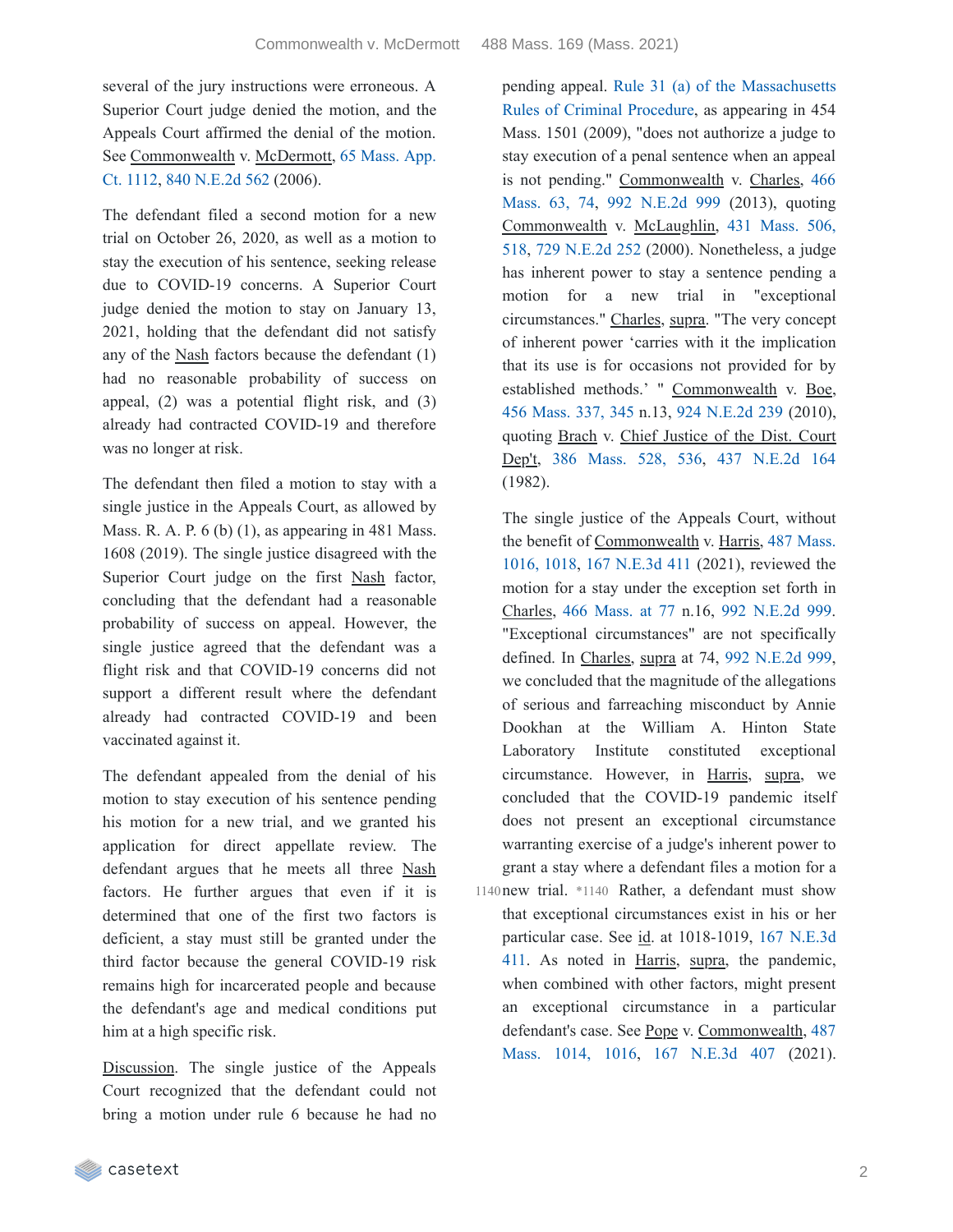Assuming, without deciding, that there are exceptional circumstances in this particular case, we consider the defendant's arguments.

It is unclear to us whether the single justice reviewed the judge's denial of the defendant's motion for a stay for abuse of discretion or under a de novo standard. See Nash, 486 [Mass.](https://casetext.com/case/commonwealth-v-commonwealth-25#p410) at 410, 159 [N.E.3d](https://casetext.com/case/commonwealth-v-commonwealth-25) 91. We assume for purposes of this decision that he reviewed the matter under the de novo standard. The single justice agreed with the reasoning of the motion judge that the motion should be denied because the defendant posed a serious flight risk in light of his life sentence, failure to obtain parole, and at least one previous escape attempt.<sup>[3](https://casetext.com/_print/doc/commonwealth-v-mcdermott-17?_printIncludeHighlights=false&_printIncludeKeyPassages=false&_printIsTwoColumn=true&_printEmail=&_printHighlightsKey=#N196768)</sup> The single justice also agreed with the motion judge that the risks posed by COVID-19 did not require the defendant's sentence to be stayed because he had already had COVID-19 and had been vaccinated. The single justice did not agree with the motion judge, however, that the defendant had not presented an issue worthy of appellate review. The single justice ventured no opinion on whether the issues raised were sufficiently strong to entitle the defendant to a new trial but did note that the defendant had made arguments of sufficient force to meet the first factor in Nash, whether he has presented an issue worthy of appellate review.

> 3 The motion judge discounted evidence of a second attempted escape because, after investigating the incident, prison officials determined that no discipline was warranted.

Without expressing an opinion on whether the issues raised by the defendant would entitle him to a new trial, we agree with the single justice that the issues were sufficient to meet the first factor in Nash.<sup>[4](https://casetext.com/_print/doc/commonwealth-v-mcdermott-17?_printIncludeHighlights=false&_printIncludeKeyPassages=false&_printIsTwoColumn=true&_printEmail=&_printHighlightsKey=#N196781)</sup> We also agree that the defendant presents a serious flight risk. See Commonwealth v. Hodge (No. 1), 380 [Mass.](https://casetext.com/case/commonwealth-v-hodge-no-1#p855) 851, 855, 406 [N.E.2d](https://casetext.com/case/commonwealth-v-hodge-no-1) 1010 (1980). Factors such as the possibility of flight to avoid punishment and the severity of the sentence imposed support this [conclusion.](https://casetext.com/case/commonwealth-v-commonwealth-25#p405) See Nash, 486 Mass. at 405, 159 [N.E.3d](https://casetext.com/case/commonwealth-v-commonwealth-25) 91. We also consider the

severity of the crime itself and whether the defendant poses a threat to the community. See id. at 414, 159 [N.E.3d](https://casetext.com/case/commonwealth-v-commonwealth-25) 91 ("the emphasis is primarily on the severity of the crimes"). Compare [Commonwealth](https://casetext.com/case/commonwealth-v-dame) v. Dame, 473 [Mass.](https://casetext.com/case/commonwealth-v-dame#p539) 524, 539, 45 N.E.3d 69, cert. denied, — U.S. — , 137 S. Ct. 132, 196 L.Ed.2d 103 (2016) (concluding judge did not abuse discretion in denying motion to stay execution of sentence based on security risk of defendant where defendant was convicted of brutally murdering victim), with Charles, 466 Mass. at 78-79, 992 [N.E.2d](https://casetext.com/case/commonwealth-v-charles-25) 999 [\(defendant](https://casetext.com/case/commonwealth-v-charles-25#p78) did not pose security risk where he was convicted of drug offenses and had participated in various programs offered in prison). Although we reduced the defendant's conviction to murder in the second degree, the severity of the offense goes without saying. See [Commonwealth](https://casetext.com/case/commonwealth-v-okoro-1#p58) v. Okoro, 471 Mass. 51, 58, 26 [N.E.3d](https://casetext.com/case/commonwealth-v-okoro-1) 1092 (2015). Furthermore, the defendant is still facing a life sentence.<sup>[5](https://casetext.com/_print/doc/commonwealth-v-mcdermott-17?_printIncludeHighlights=false&_printIncludeKeyPassages=false&_printIsTwoColumn=true&_printEmail=&_printHighlightsKey=#N196813)</sup> We

- 1141 disagree, however, \*1141 that the fact that the defendant had already contracted COVID-19 and had been vaccinated rendered the third factor, the risk of COVID-19, irrelevant. In Commonwealth v. Christie, 484 [Mass.](https://casetext.com/case/christie-v-commonwealth) 397, 142 [N.E.3d](https://casetext.com/case/christie-v-commonwealth) 55 (2020), we instructed that a judge considering a stay should weigh both the general risk of transmission to incarcerated people and prison staff as well as "the specific risk to the defendant, in view of his or her age and existing medical conditions." Id. at 401-402, 142 [N.E.3d](https://casetext.com/case/christie-v-commonwealth) 55.
	- 4 The defendant argues that anti-gay rhetoric unfairly infected his trial.
	- 5 The defendant argues that the single justice did not consider positive factors, such as his release plan, his low-risk classification, or his work and programming efforts, in evaluating his risk of recidivism. These factors, although relevant, do not combat the security risk in this case, where no motion for a new trial has been allowed, the defendant has been denied parole repeatedly, and he has been convicted of